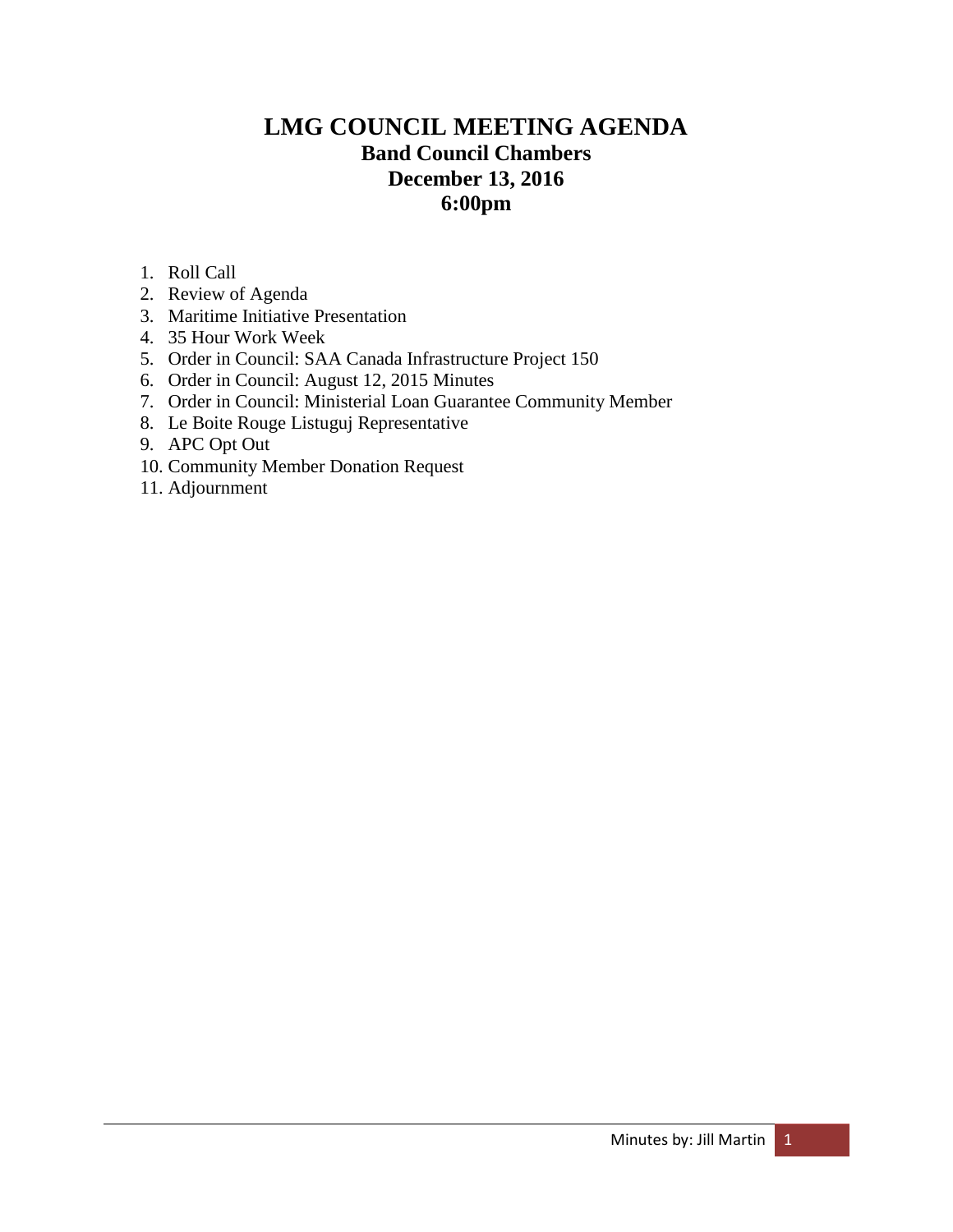# **1. Roll Call**

## **LMG COUNCIL ATTENDEES:**

Chief Darcy Gray Councillor Lloyd Alcon Councillor Sky Metallic Councillor Wendell Metallic Councillor Lorna Sook Councillor Sheila Swasson Council John Murvin Vicaire Councillor Kevin Methot Councillor Calvin Barnaby

## **Absent:**

 Councillor Dr. Cathy Martin Councillor Gordon Isaac Jr (No Sitter) Councillor Chris Wysote Councillor Annette Barnaby

# **2. Agenda Review**

A motion was made to accept the agenda.

Moved: Councillor Calvin Barnaby Second: Councillor Sky Metallic Passed

# **3. Maritime Initiative Presentation**

Maritime Initiative Presented to Council on projects that they are working on. Currently they are in collaboration with Economic Development and files will be moving.

# **4. 35 Hour Work Week**

A motion was made to support and move into a 35 hour work week beginning in January 2017.

Moved: Councillor Sky Metallic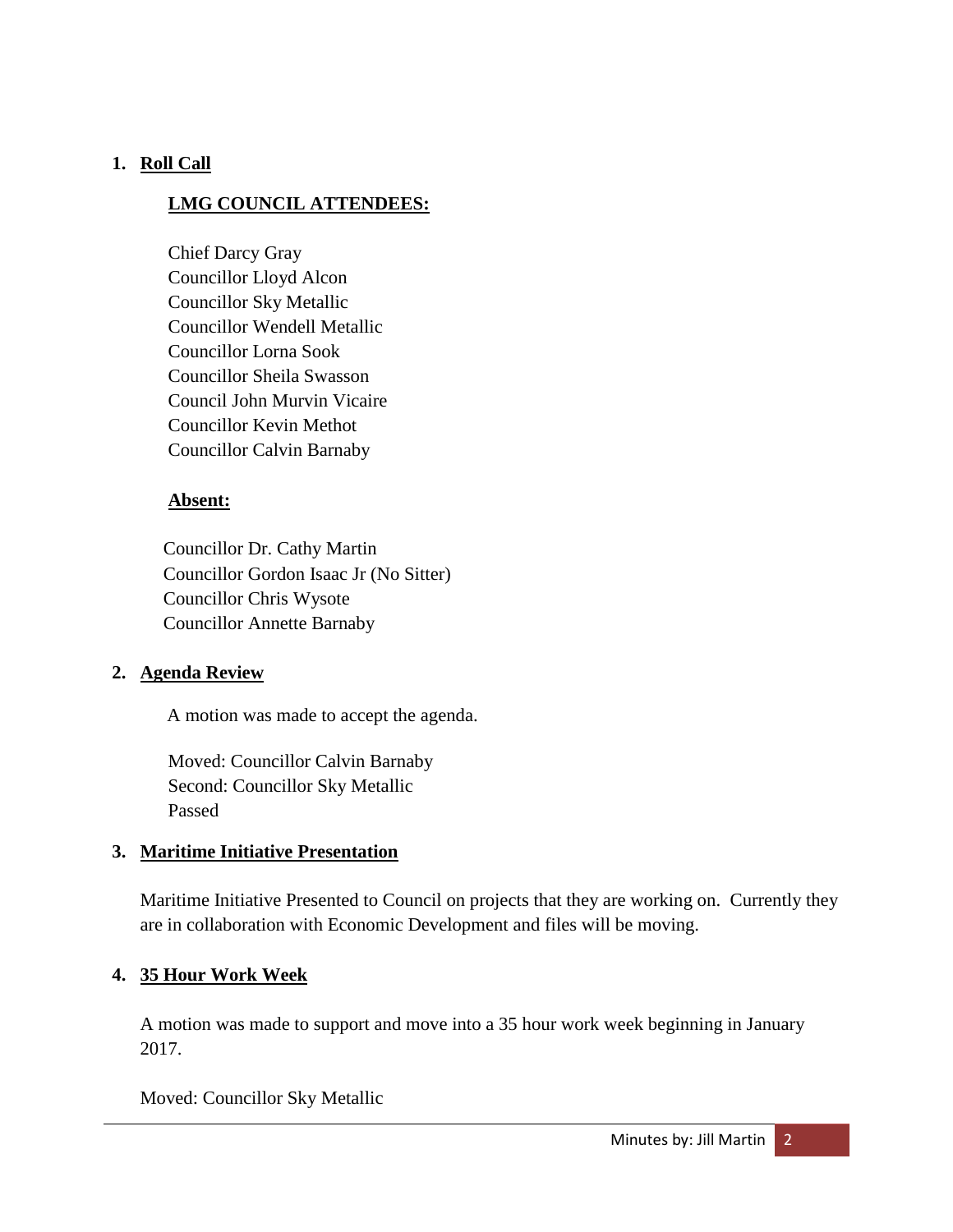Second: Councillor Lloyd Alcon Opposed: Councillor Wendell Metallic, Councillor Kevin Methot and Councillor Calvin Barnaby. Abstain: Councillor Lorna Sook Passed

## **5. Order in Council: SAA Canada Infrastructure Project 150**

A motion was made to pass the Order in Council for the SAA Canada Infrastructure Project 150.

Moved: Councillor Lorna Sook Second: Councillor Sky Metallic Passed

### **6. Order in Council: August 12, 2015 Minutes**

A motion was made to correct the minutes of August, 12 2015.

Moved: Councillor Wendell Metallic Second: Councillor Kevin Methot Abstain: Councillor Sheila Swasson, Councillor Lloyd Alcon, Councillor Sky Metallic, Councillor John Murvin Vicaire, Councillor Calvin Barnaby

### **7. Order in Council: Ministerial Loan Guarantee Community Member**

A motion was made to pass a Ministerial Loan for a Community Member.

Moved: Councillor Calvin Barnaby Second: Councillor Sheila Swasson Passed

### **8. Le Boite Rouge Listuguj Representative**

A motion was made to add a Listuguj Representative to the Boite Rouge.

Moved: Councillor Wendell Metallic Second: Councillor Calvin Barnaby Passed

### **9. APC Opt Out**

Listuguj is current determining if they will continue with APC or Opt Out.